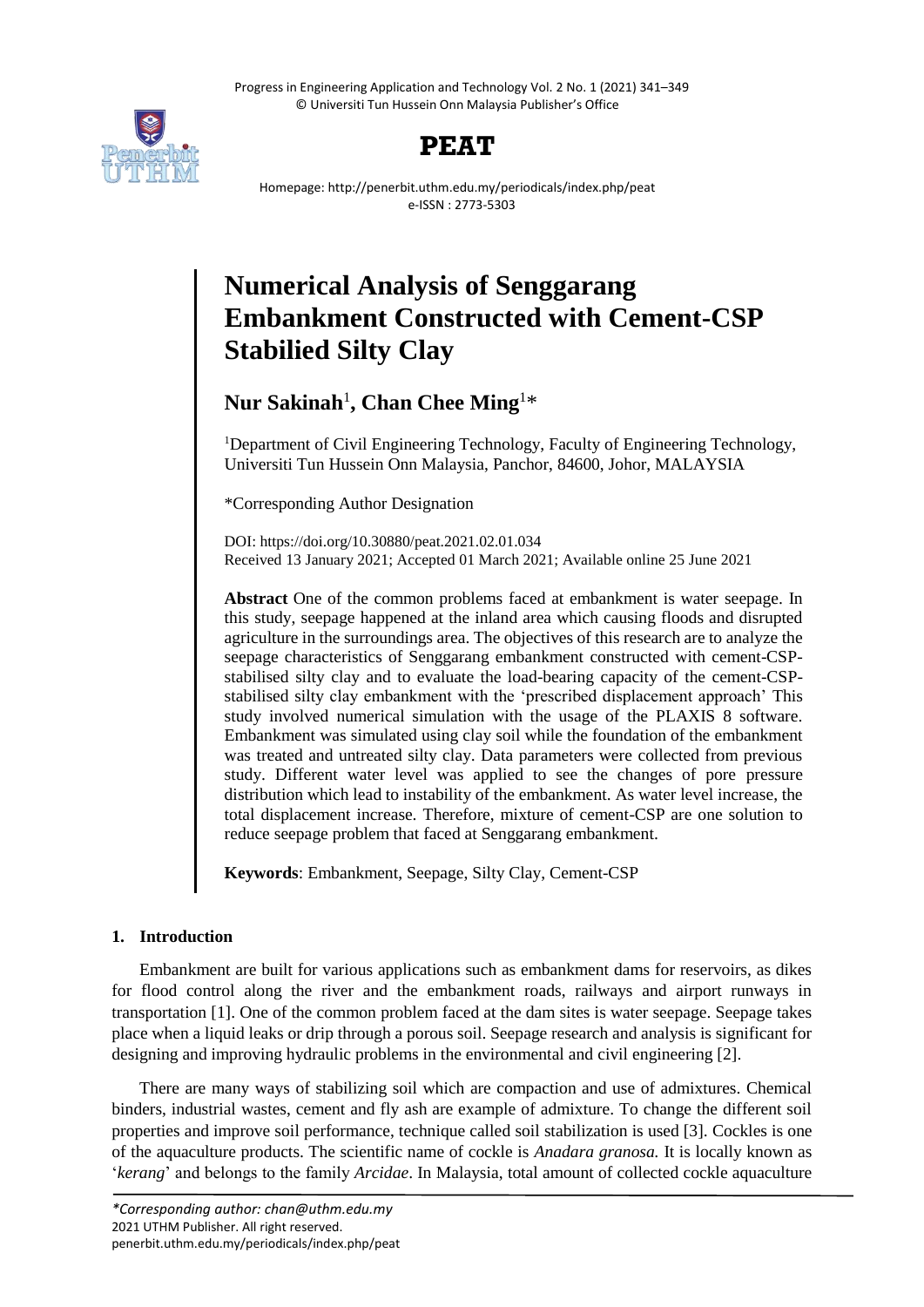is 12,482.34 tonnes. Based on the research from [4], the mineral mineralogical component in shell is calcium oxide (CaO). The cockle shell has 99.17 % concentration of CaO. Cockle shells was high and almost equal to limestone due to high content of calcium carbonate,  $CaCO<sub>3</sub>$  (95.00 -99.00 % by weight) [5].

The embankment was built along seaside at Senggarang, Batu Pahat. The real picture of the embankment at Senggarang, Batu Pahat, Johor based on Figure 1. Seepage at the Senggarang, Batu Pahat happened because of the aging embankment. This embankment has been built around for 40 years. Due to this, it shows signs of aging. One of the sign is seepage that happened at the inland area. Especially from the seashore to the inlands area which then causing floods and stagnant water that disrupted agriculture in the area. With this severe seepage problems, it can lead to potholes on services road on top. The seepage phenomenon has affected the stability and safety of the embankment and also increasing the risk of major floods in Senggarang area. The consequences during the high tide can affect livelihood and safety of approximate 12000 populations of Senggarang town. Close-up of the seepage happened at the inland area shown in Figure 2.



**Figure 1: Embankment at Senggarang, Batu Pahat**



**Figure 2: Close-up of the seepage happened at the inland area**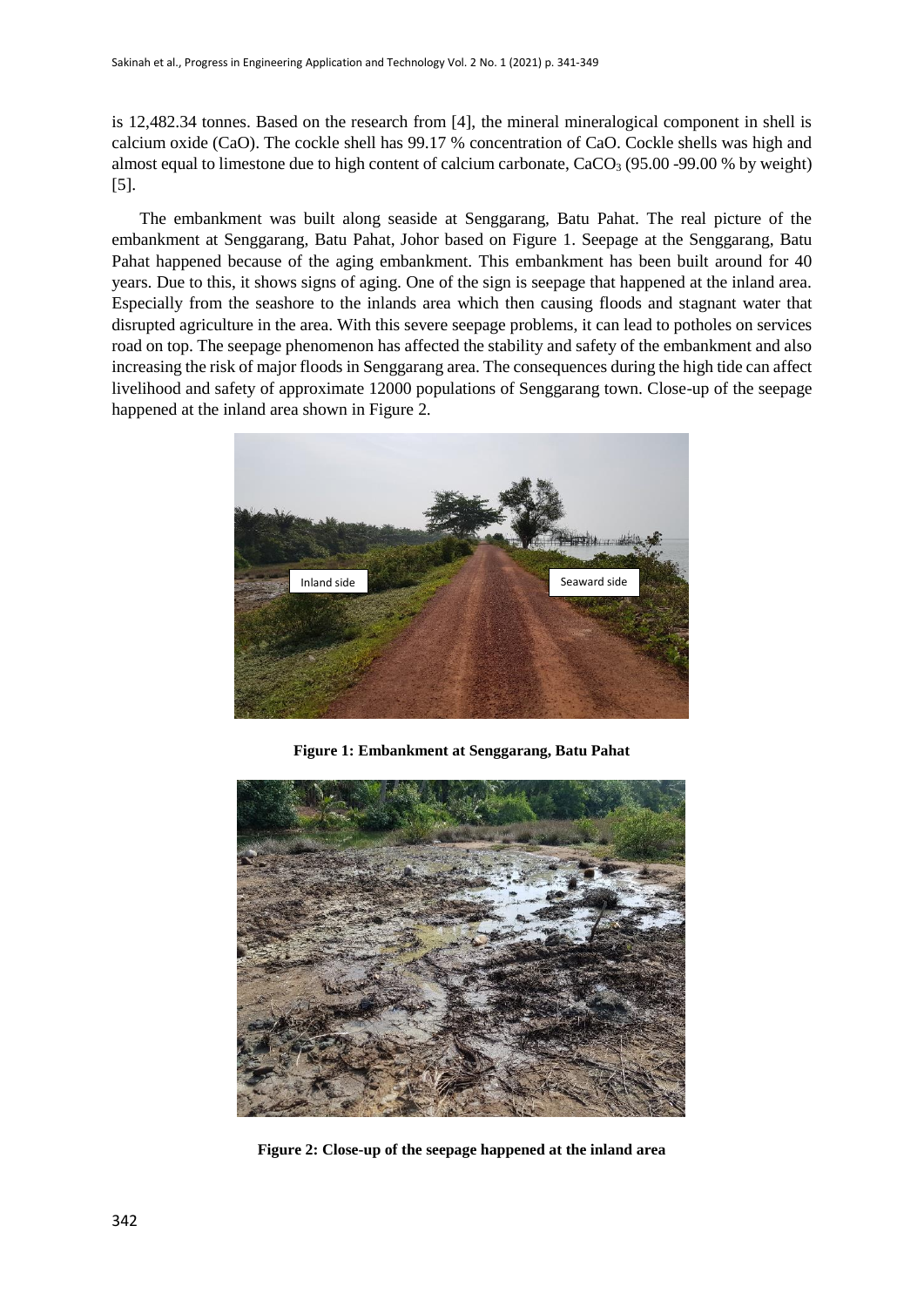# **2. Materials and Methods**

Methodology flow chart of this study are as shown in Figure 3. PLAXIS 8 software was used to simulate the embankment. The coordinate of the location from the google is 1°43'01.7"N 103°02'59.1"E. The embankment was built along seaside at Senggarang, Batu Pahat.



**Figure 3: Methodology flow chart of the research** 

# 2.1 Silty Clay

Types of soil used in this study are treated and untreated silty clay. The embankment was modelled as silty clay for foundation soil with the height of 6 m and 21 m length. The foundation of embankment need to be treated to reduce the discharge of seepage. Hence, the silty clay need to be treated to improve the strength to become more stabilised and minimize seepage problem.

## 2.2 Material properties

Suitable set of data parameters has been assigned to conduct the simulation. Two material layers are adopted for the soil. Table 1 shows the material properties used for the PLAXIS simulation.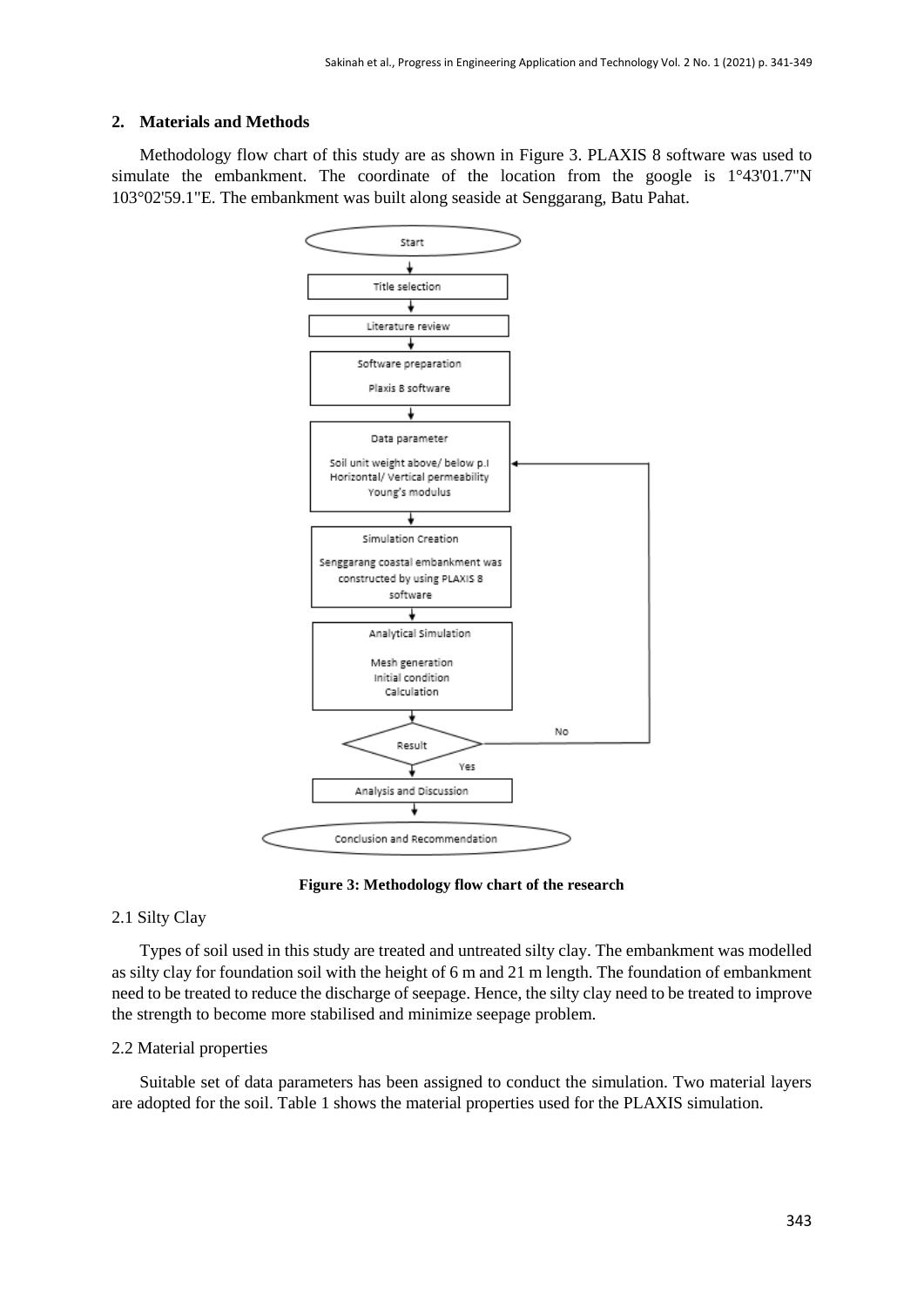| Parameter                       | Name       | Unit     | Clay             | Clay             | Silty Clay       | <b>Treated Silty</b><br>Clay |
|---------------------------------|------------|----------|------------------|------------------|------------------|------------------------------|
| Material model                  | Model      | $\sim$   | Mohr-<br>Coulumb | Mohr-<br>Coulumb | Mohr-<br>Coulumb | Mohr-<br>Coulumb             |
| Type of behaviour               | Type       |          | Undrained        | Undrained        | Drained          | Drained                      |
| Soil unit weight<br>above p.I   | γunsat     | $kN/m^3$ | 16               | 16               | 16               | 17.2                         |
| Soil unit weight<br>below p.I I | γsat       | $kN/m^3$ | 18               | 18               | 17               | 19.5                         |
| Horizontal<br>permeability      | $k_{x}$    | m/day    | 0.001            | 0.001            | 0.778            | 0.078                        |
| Vertical<br>permeability        | $k_y$      | m/day    | 0.001            | 0.001            | 0.864            | 0.078                        |
| Young's Modulus                 | $E_{ref}$  | $kN/m^2$ | 2000             | 5000             | 1300             | 187353                       |
| Poisson's ratio                 | $\upsilon$ |          | 0.35             | 0.35             | 0.34             | 0.15                         |
| Cohesion                        | Cref       | $kN/m^2$ | 2.0              | 5                | 14               | 520                          |
| Friction angle                  | $\varphi$  | $\circ$  | 24               | 25               | 34               | 38.7                         |
| Dilatancy angle                 | Ψ          | $\circ$  | $\boldsymbol{0}$ | $\mathbf{0}$     | $\mathbf{0}$     | $\boldsymbol{0}$             |

# **Table 1: Material properties of the embankment and subsoil**

# 2.3 Calculation

These calculations are generally used to define the different phases of embankment construction. In the modelling analysis, the calculation consists 5 phases. First the initial stress field has to be calculated since this has not been done during the input of the initial conditions. The third phase is to defined the loading. In this research, the load applied was 7.443 m.

|                                                                                                          | File Edit View Calculate Help           |                      |                |                          |                 |        |
|----------------------------------------------------------------------------------------------------------|-----------------------------------------|----------------------|----------------|--------------------------|-----------------|--------|
| <b>REA</b><br>Cappel Career<br><b>Toxas</b>                                                              | н<br>в                                  | ₩<br>≞               | D-Output       |                          |                 |        |
| General Parameters Multipliers Preview                                                                   |                                         |                      |                |                          |                 |        |
| Phase                                                                                                    |                                         |                      |                | Calculation type:        |                 |        |
| Number / ID.:                                                                                            | 15                                      | <phase 5=""></phase> |                | Plastic                  |                 |        |
|                                                                                                          |                                         |                      |                |                          |                 |        |
| Start from phase: 4 - load                                                                               |                                         |                      | ٠              | Advanced                 |                 |        |
| Log info                                                                                                 |                                         |                      |                | Comments                 |                 |        |
|                                                                                                          | Prescribed ultimate state fully reached |                      | ×              |                          |                 |        |
|                                                                                                          |                                         |                      |                |                          |                 |        |
|                                                                                                          |                                         |                      |                |                          |                 |        |
|                                                                                                          |                                         |                      |                |                          |                 |        |
|                                                                                                          |                                         |                      |                |                          |                 |        |
|                                                                                                          |                                         |                      |                |                          |                 |        |
|                                                                                                          |                                         |                      |                | <b>Parameters</b>        |                 |        |
|                                                                                                          |                                         |                      |                |                          |                 |        |
|                                                                                                          |                                         |                      |                | <b>Next</b>              | <b>E</b> Insert | Delete |
|                                                                                                          | Phase no.                               | Start from           | Calculation    | Loading input            | Time            | Water  |
| Initial phase                                                                                            | n                                       | o                    | <b>N/A</b>     | <b>N/A</b>               | 0.00            | ٥      |
|                                                                                                          | ٠                                       | n                    | Plastic        | <b>Total multipliers</b> | 0.00            | ٥      |
|                                                                                                          | <b>D</b>                                | ۴                    | <b>Plastic</b> | Staged construction      | 0.00            | 2      |
|                                                                                                          | а                                       | z.                   | Plastic        | Staged construction      | 0.00            | 3      |
| Identification<br>$\sqrt{$ <fluxe 1=""><br/>√ sm<br/>of cPhase 35<br/><math>\sqrt{\ }</math>load</fluxe> | 4                                       | ٩                    | Plastic        | Staged construction      | 0.00            | 4      |

**Figure 4: Calculation steps using FEM program**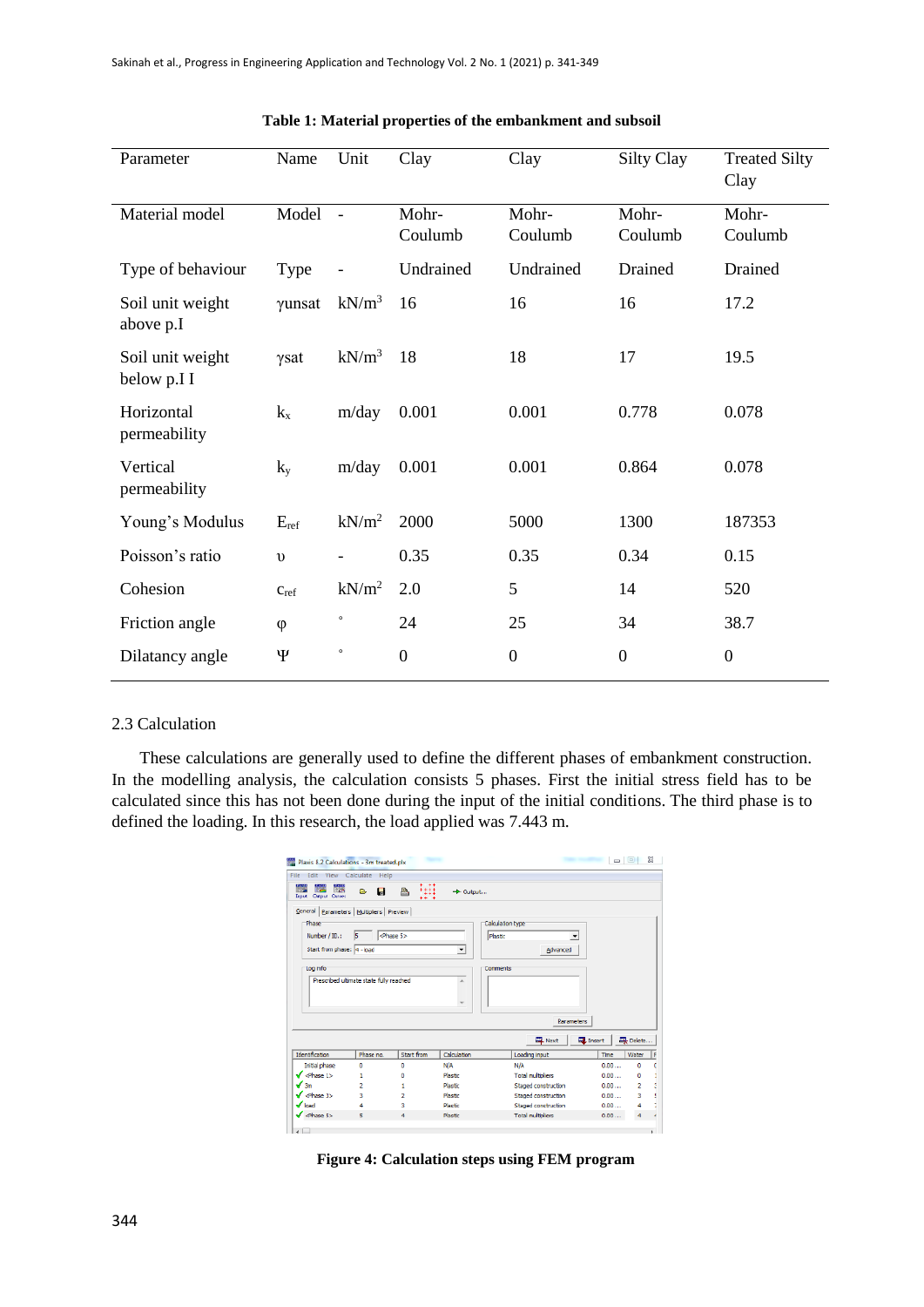#### **3. Results and Discussion**

The results from the simulation are total displacement, effective stresses, excess pore pressure and discharge of seepage.

#### 3.1 Total Displacement

The total displacements are the absolute accumulated displacements, combined from the horizontal and vertical displacement components at all nodes at the end of the current calculation step. Table 2 shows the total displacement of embankment in term of horizontal displacement (Ux) and vertical displacement and  $(U_y)$  with different water level applied. It shows that for 3 m water level, the value of total displacement of untreated silty clay was 10.40 m, while the value of total displacement of treated silty clay was smaller which was 8.48 m. Figure 5 show graph of water level vs total displacement. The settlement at the untreated silty clay embankment is higher than treated silty clay embankment. The influence of the cohesion value of the untreated and treated soil contribute to the changes of soil strength. The cohesion value for treated silty clay was 520 kN/m<sup>2</sup> and untreated silty clay was 14 kN/m<sup>2</sup> respectively. As the cohesion value of soil increase, the strength of soil increase which enable the embankment to withstand the 7.443 m load applied through prescribed displacement approach.

| Water level (m) | Soil Types           | Horizontal and vertical<br>displacement (m) | Total displacement (m) |
|-----------------|----------------------|---------------------------------------------|------------------------|
|                 | Untreated silty clay | $U_{x}$ : 7.67                              | 7.79                   |
| 1               |                      | $U_v$ : 7.44                                |                        |
|                 | Treated silty clay   | $U_{x}: 6.51$                               | 7.44                   |
|                 |                      | $U_v$ : 7.44                                |                        |
|                 |                      | $U_{x}$ : 9.05                              |                        |
|                 | Untreated silty clay | $U_v$ : 7.44                                | 9.16                   |
| 2               |                      | $U_x: 7.25$                                 |                        |
|                 | Treated silty clay   | $U_v$ : 7.45                                | 7.51                   |
| 3               | Untreated silty clay | $U_x$ : 10.33                               |                        |
|                 |                      | $U_v$ : 7.44                                | 10.40                  |
|                 | Treated silty clay   | $U_x$ : 8.48                                |                        |
|                 |                      | $U_v$ : 7.44                                | 8.48                   |

**Table 2: Total displacement of embankment with different water level applied**



**Figure 5: Graph of water level vs total displacement**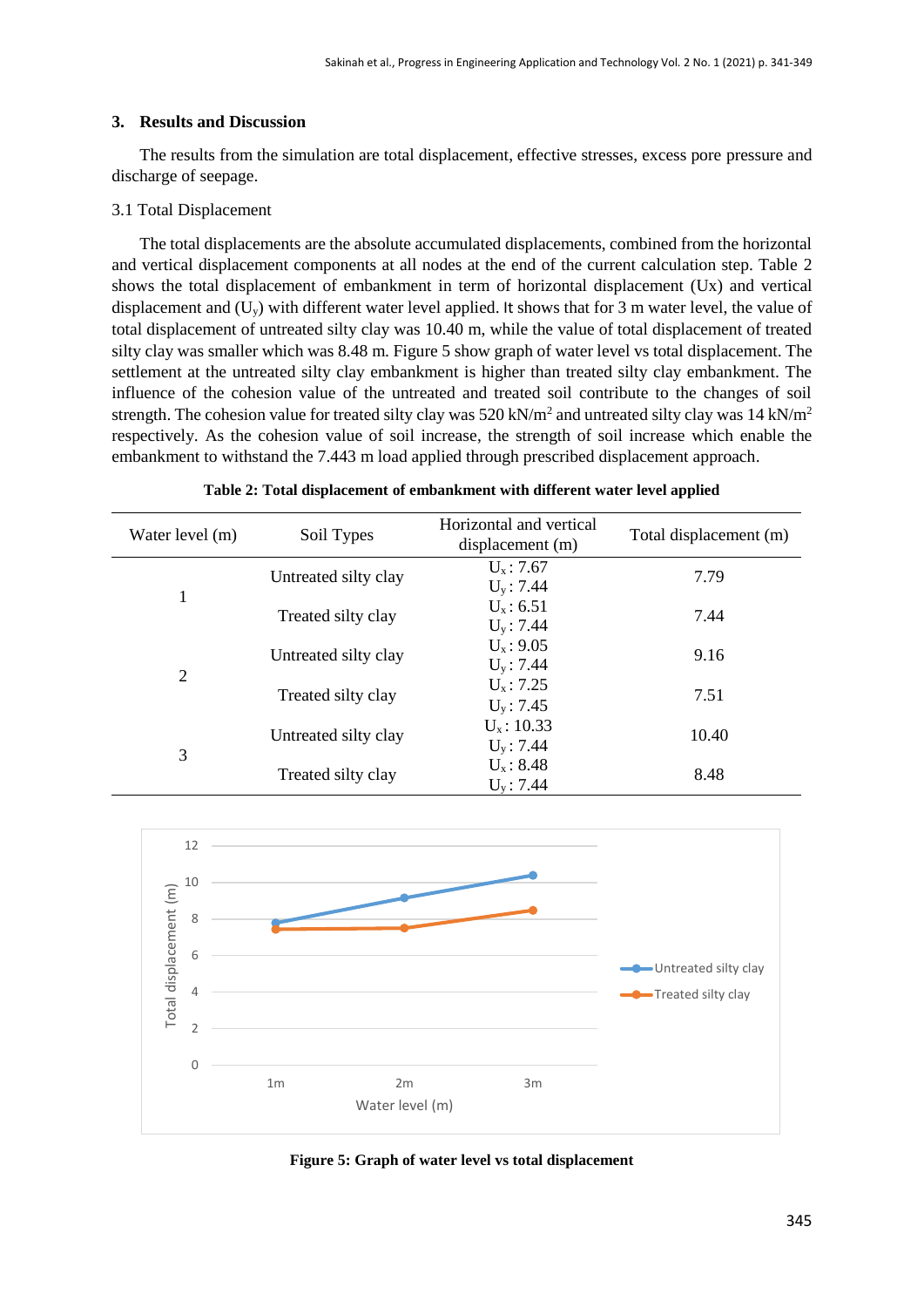# 3.2 Effectives Stresses

Effectives stresses displayed in a plot of the geometry at the end of calculation step in PLAXIS 8 software. The effective stresses output presented as crosses in the element stress points. Table 3.2 shows the results of effectives stresses from numerical simulation of embankment with untreated and treated (cement-CSP) silty clay. Pressure is considered negative according to PLAXIS manual. Figure 6 shows the graph of water level vs effective stresses for untreated and treated silty clay. The line graph was plotted using the results from Table 3. According to the knowledge of soil mechanics, with the decrease of groundwater level, the effective stress will increase.

| Water level (m) | Soil Types           | Effective stresses $(kN/m2)$ |
|-----------------|----------------------|------------------------------|
|                 | Untreated silty clay | $-73.48$                     |
|                 | Treated silty clay   | $-91.46$                     |
| 2               | Untreated silty clay | $-73.67$                     |
|                 | Treated silty clay   | $-91.52$                     |
| 3               | Untreated silty clay | -74.47                       |
|                 | Treated silty clay   | $-91.90$                     |

#### **Table 3: Effective stresses of embankment**



**Figure 6: Graph of water level vs effective stresses**

# 3.3 Excess Pore Pressure

Table 4 shows the excess pore pressure of embankment with untreated and treated (cement-CSP) silty clay. It can be seen from the Table 4 that the values of excess pore pressure are in negative value. Theoretically, when soil above the groundwater level is unsaturated, pore pressure is below atmospheric pressure and hence pore pressure is negative in value. According to M. Ghadrdan [6], excess pore pressure generated from compress saturated soil in undrained condition where it can reduce effective stresses. Saturated material will increase the excess pore pressure especially for 3 m water level because the embankment is saturated by the rising water. Figure 7 shows the line graph of water level vs excess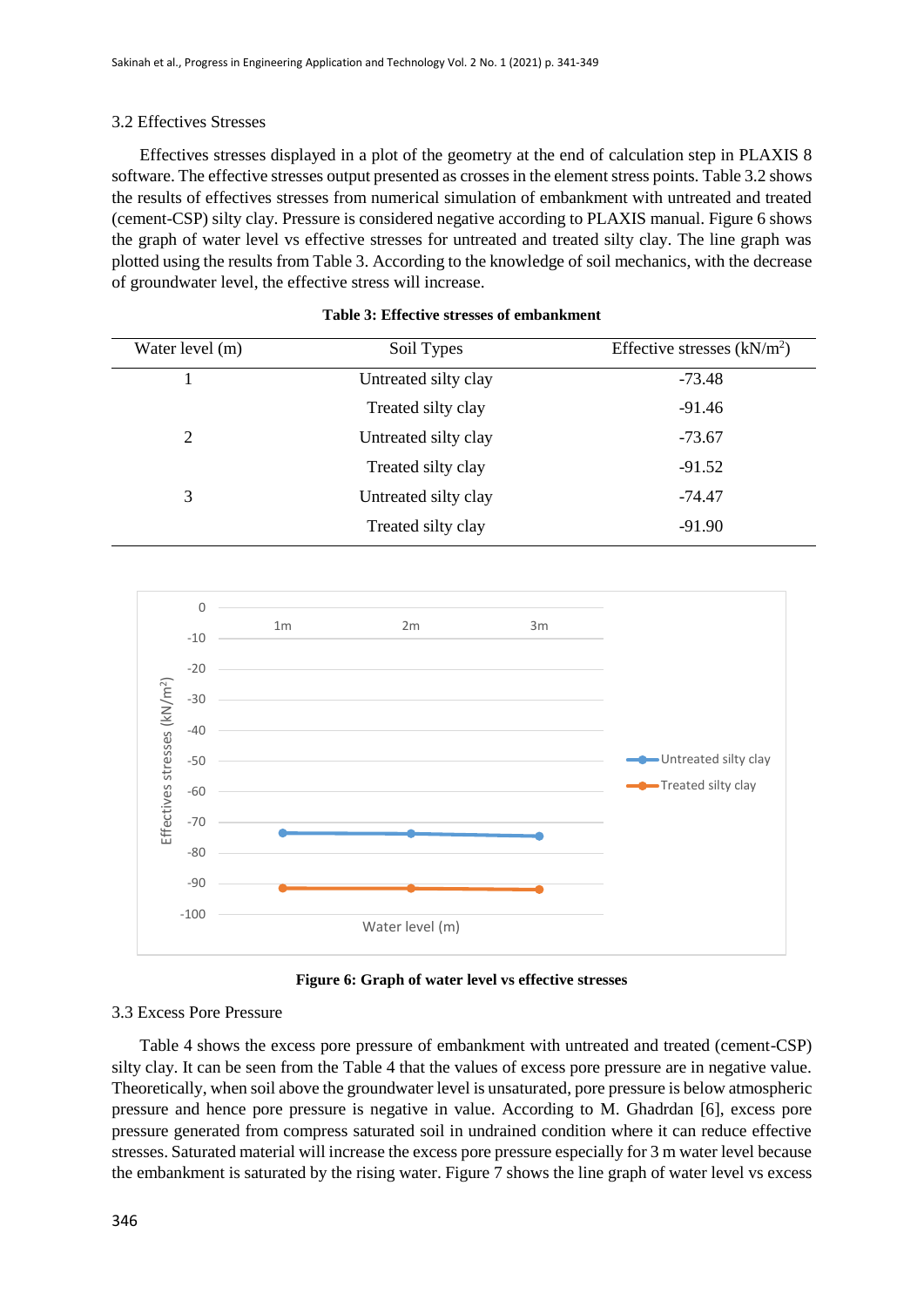pore pressure for untreated and treated silty clay. According to M. Ghadrdan [6], generation of pore water pressure influence the stability. From the value obtained from the simulation, it shows that the embankment with treated silty clay is more stable compared to embankment with untreated silty clay. This can relate with the decrease of permeability value of silty clay from 0.778 m/day to 0.078 m/day. The strength of soil can be increased with the decreasing value of permeability of soil.

| Water level (m) | Soil Types           | Excess pore pressure<br>(kN/m <sup>2</sup> ) |
|-----------------|----------------------|----------------------------------------------|
|                 | Untreated silty clay | $-32.54$                                     |
|                 | Treated silty clay   | $-37.48$                                     |
| 2               | Untreated silty clay | $-18.21$                                     |
|                 | Treated silty clay   | $-49.85$                                     |
| 3               | Untreated silty clay | $-31.44$                                     |
|                 | Treated silty clay   | $-33.06$                                     |

#### **Table 4: Excess pore pressure of embankment**



**Figure 7: Graph of water level vs excess pore pressure**

## 3.4 Seepage Analysis

This comparison between discharge of seepage from PLAXIS and manual calculation of seepage was to analyse the difference and accuracy for the value of seepage. Manual calculation was calculated by using flow net analysis. Table 3.4 shows comparison between discharge of seepage using PLAXIS and using flow net analysis. The discharge of seepage for treated silty clay of 1 m water level using PLAXIS was 42.58 x 10-3 m3/day while using flow net analysis was 77760 x  $10^{-3}$  m<sup>3</sup>/day. The difference was only 77717.42 x  $10^{-3}$  m<sup>3</sup>/day. As for 2 m water level, the difference between discharge of seepage was  $91.07 \times 10^{-3}$  m<sup>3</sup>/day using PLAXIS and 345600 x  $10^{-3}$  m<sup>3</sup>/day using flow net analysis.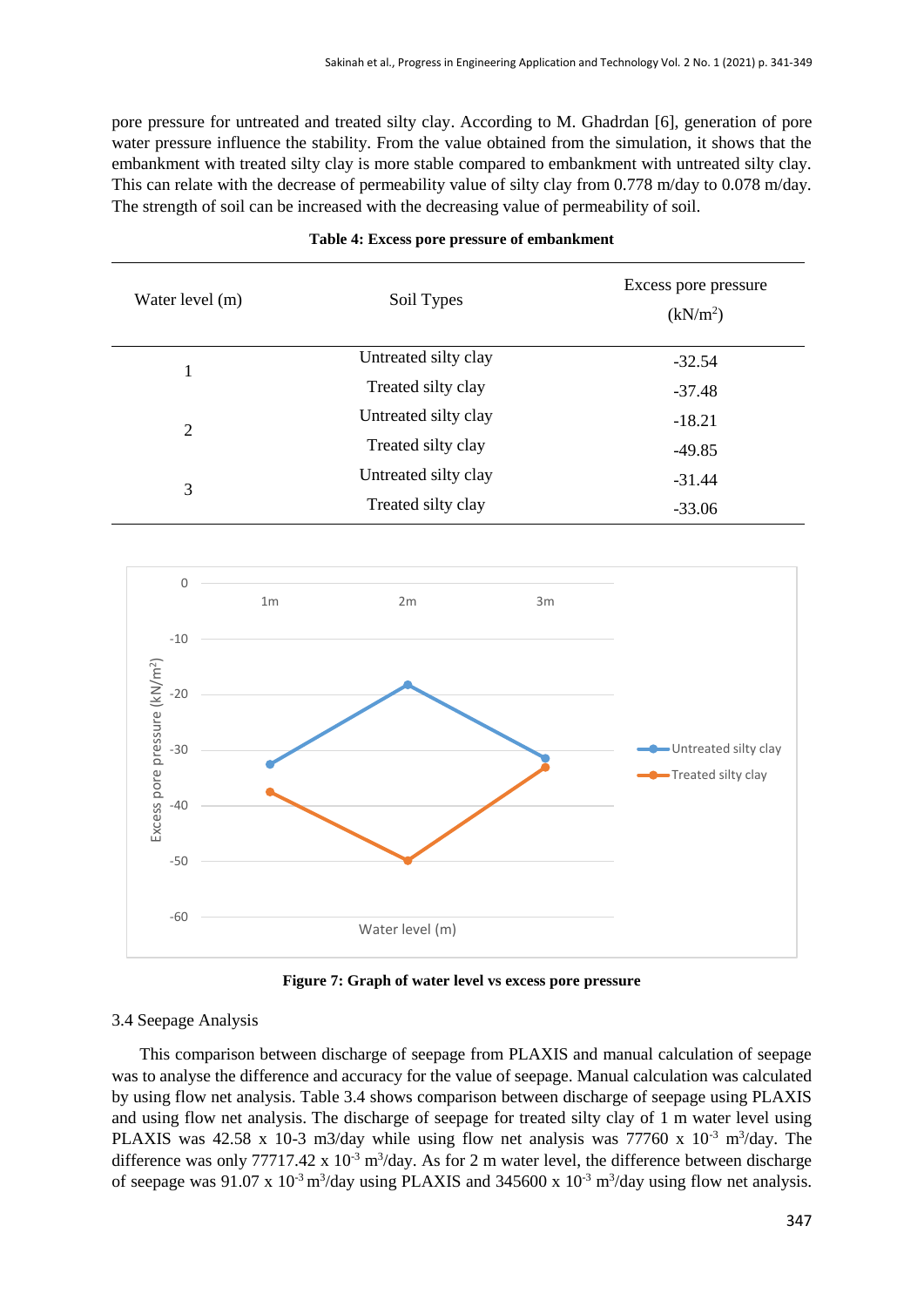The difference was only 345508.93 x  $10^{-3}$  m<sup>3</sup>/day. Different of value between discharge of seepage using PLAXIS and using flow net analysis do not give big difference. The comparison between graph of water level vs discharge of seepage for untreated and treated silty clay can be seen in Figure 8 and Figure 9.

|                 |                      |                            | Discharge of            |
|-----------------|----------------------|----------------------------|-------------------------|
| Water level (m) |                      | Discharge of seepage using | seepage using           |
|                 | Soil Types           | PLAXIS $(m^3/day)$         | flow net analysis       |
|                 |                      |                            | $(m^3/day)$             |
| 1               | Untreated silty clay | 436.44 x $10^{-3}$         | $7776 \times 10^{-3}$   |
|                 | Treated silty clay   | $42.58 \times 10^{-3}$     | $77760 \times 10^{-3}$  |
| 2               | Untreated silty clay | $910.12 \times 10^{-3}$    | 34560 x $10^{-3}$       |
|                 | Treated silty clay   | $91.07 \times 10^{-3}$     | $345600 \times 10^{-3}$ |
| 3               | Untreated silty clay | $1430 \times 10^{-3}$      | 99977 x $10^{-3}$       |
|                 | Treated silty clay   | $140.71 \times 10^{-3}$    | 999771 x $10^{-3}$      |
|                 |                      |                            |                         |

**Table 5: Comparison between discharge of seepage using PLAXIS and using flow net analysis**



**Figure 8: Graph of water level vs discharge of seepage for untreated silty clay**



**Figure 9: Graph of water level vs discharge of seepage for treated silty clay**